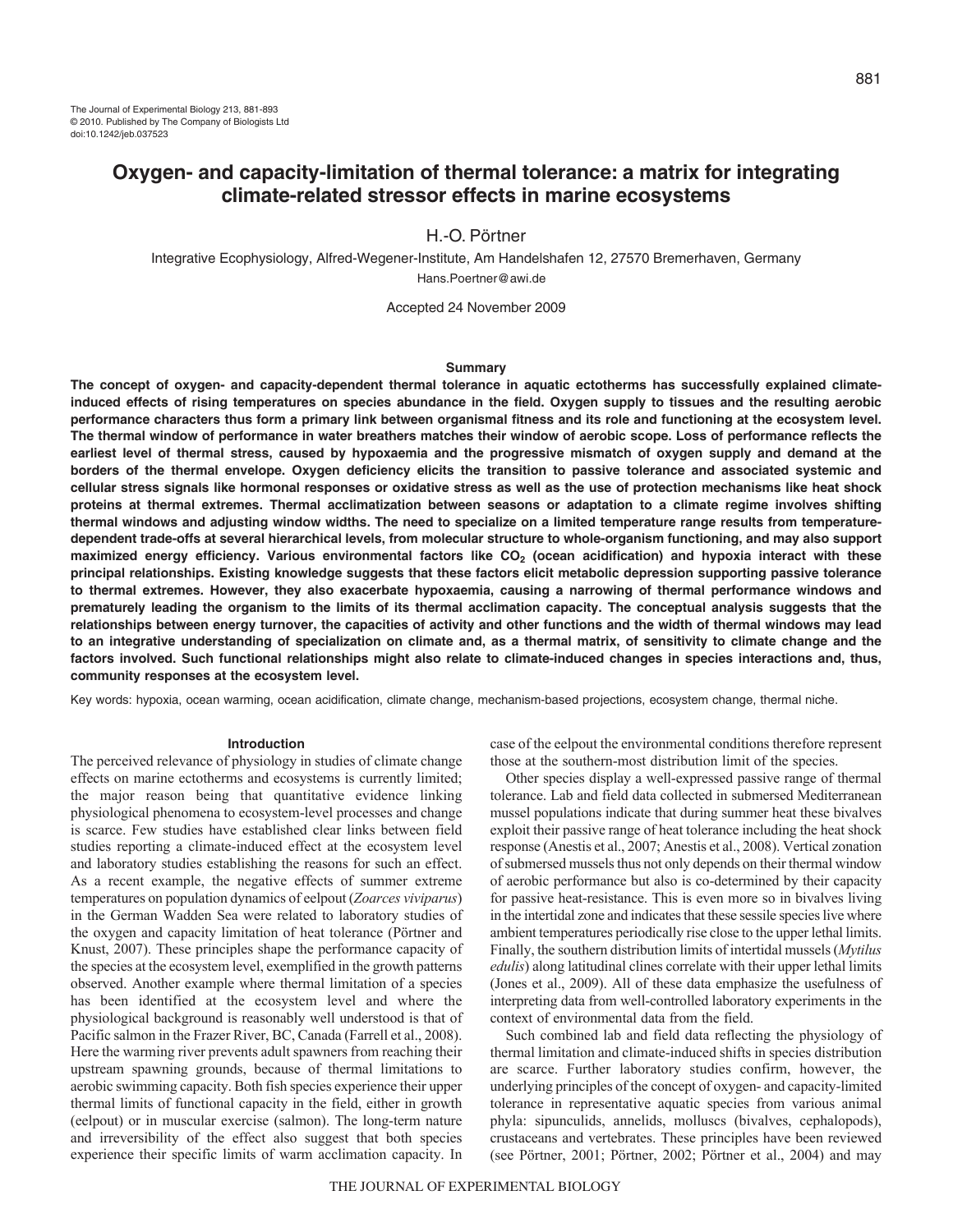also hold in air breathers relying on convective oxygen transport. Oxygen- and capacity-limited thermal tolerance (or, in other words, temperature-dependent oxygen limitation) has also been verified in larval stages of for example crustaceans (Storch et al., 2009) as well as in small zooplankton (Seidl et al., 2005). All of these observations match with a more general picture of how ambient oxygen levels shape and limit animal life through oxygen availability, be it in the limited capacity of adult specimens to ventilate their oxygen-limited egg masses (Cohen and Strathmann, 1996; Woods and Moran, 2008; Fernandez et al., 2000) or in the dependence of maximum body size of marine invertebrate phyla on temperature-dependent oxygen solubility and thus aquatic oxygen levels (Chapelle and Peck, 1999). These principles thus appear unifying in shaping (aquatic and possibly terrestrial) animal life, firstly referring to individual species. However, consideration of the physiology of species interacting at the ecosystem level (Pörtner and Farrell, 2008; Pörtner et al., 2010) is likely to improve the predictive power of presently insufficient physiological models of community dynamics (Davis et al., 1998).

Starting from these observations one research direction is to deepen our understanding of climate specialization and sensitivity through mechanistic physiology including studies of the mechanisms of thermal adaptation and acclimatization at various levels: systemic, cellular to molecular (e.g. Guderley, 2004; Pörtner and Lannig, 2009; Dong and Somero, 2009) or of associated signalling pathways (e.g. Kassahn et al., 2009) and gene expression patterns (Hardewig et al., 1999; Lucassen et al., 2003; Lucassen et al., 2006; Podrabsky and Somero, 2004; McLelland et al., 2006). The other direction, less developed but equally important, is to establish firm links between physiological patterns and climate regimes or scenarios. This can be achieved through macrophysiology approaches, which use meta-analyses to firmly establish such patterns in relation to large scale variations in temperature or climate (e.g. Macpherson, 2002; Chown and Gaston, 2008; Gaston et al., 2009). Ideally, the two complementary directions would need to be equally developed for a comprehensive picture of climate specialization and sensitivity. However, the effort is so extensive that I am not aware of any example where such a comprehensive data set has been compiled for any one species or genus. This and the diversity of processes involved may also explain why a comprehensive or unifying concept, which brings together all the various aspects traditionally studied in evolutionary thermal biology and in thermal physiology and ecology, is only emerging and is not widely established.

For an assessment of climate effects at the ecosystem level it will be virtually impossible to elaborate such detailed knowledge in all individual species present in a community, and such effort may not even be needed. The main goal must be to gain predictive power for characterizing and quantifying the sensitivity of species to the effects of climate change. Furthermore, climate change involves environmental factors other than temperature; for example, the accumulation of anthropogenic  $CO<sub>2</sub>$  in the atmosphere and in the ocean (ocean acidification) or the expansion of hypoxic zones. Future research must involve addressing the principal questions of why species specialize on limited temperature ranges, why they are sensitive to accumulating  $CO<sub>2</sub>$  and how they deal with ambient oxygen deficiency. With respect to individual factors, all of these questions have traditionally been investigated in the realm of comparative physiology and have repeatedly been reviewed along the way [for example with respect to hypoxia (Hochachka, 1980; Hochachka, 1986; Hochachka and Lutz, 2001; Grieshaber et al., 1994; Hand and Hardewig, 1996), with respect to temperature (Pörtner, 2001; Pörtner, 2002; Pörtner, 2006; Pörtner et al., 2006b; Pörtner et al., 2007; Angiletta, 2009; Somero, 2010) and with respect to CO2 (Ishimatsu et al., 2005; Pörtner et al., 2004; Pörtner et al., 2005a; Pörtner, 2008)].

Understanding the mechanistic background of sensitivity to these factors as well as the mechanistic background of resulting changes in performance will at the same time lead to an explanation of the reason for specialization to a certain range of each factor. This involves knowledge of key molecular to whole-organism trade-offs and constraints in shorter-term acclimatization processes as well as in evolutionary adaptation, in both cases as a mechanistic background of specialization (e.g. Pörtner et al., 2007).

Furthermore, studies of climate effects on marine ectotherms and their ecosystems in a specific environment, like the Wadden Sea ecosystem, need to consider the effective ranges of abiotic factors. This concerns the means as well as the variability and extremes of each factor, for example with respect to temperature (cf. Pörtner and Knust, 2007; Helmuth et al., 2010). Here, studies considering the specific effect of variability of individual factors are scarce (e.g. Podrabsky and Somero, 2004). However, efforts have to reach beyond studies of the principles of the physiological response, for example to temperature or  $CO<sub>2</sub>$  or extreme hypoxia. Also, while comparative physiology has traditionally looked at each factor in isolation, studying the interaction of factors is required for the development of realistic scenarios. For a cause and effect understanding and the prediction of ecosystem-level effects, unifying physiological concepts need to be developed, which integrate all relevant factors into the picture. Only then can comparative physiology reach beyond empirical observations and contribute to an accurate understanding of ongoing ecosystem change as well as to a mechanism-based projection of future scenarios. The present study focuses on such integration with respect to the effects of temperature, carbon dioxide and hypoxia.

In a climate context in general, thermal changes are key drivers of ongoing change (e.g. Pörtner and Knust, 2007); however, thermal changes co-occur with increasing hypoxia events due to enhanced stratification of water bodies and elevated oxygen demand of organisms in the warming seas (Stramma et al., 2008), as well as with progressive carbon dioxide accumulation leading to ocean acidification scenarios (Caldeira and Wickett, 2005; Cao and Caldeira, 2008). At increasing depths the anthropogenic  $CO<sub>2</sub>$  signal is exacerbated in expanding oxygen-deficient areas like oxygen minimum layers (Brewer and Pelzer, 2009; Brewer, 2009). The intention of this review is to discuss the conceptual basis of studying the interaction of temperature, hypoxia and  $CO<sub>2</sub>$  effects in the marine realm. It will briefly outline the physiological principles, elaborate on the few examples available and thereby identify research questions to be addressed. This focus is not meant to neglect other factors beyond temperature,  $CO<sub>2</sub>$  and hypoxia; changing salinities due to freshening, stratification or drought may play a role in some seas. In some coastal areas pollution, e.g. by heavy metals, may play a role and interact with the other factors (Sokolova and Lannig, 2008; Lannig et al., 2008).

Analyses of the interactions and effects of various environmental factors should integrate the concepts elaborated for the effect of individual factors. The observation that temperature, hypoxia and  $CO<sub>2</sub>$  all affect energy turnover and the systems of oxygen supply and demand provides a basis for such integration. In fact, due to the pervasive effect of temperature on all functional levels, the concept of oxygen- and capacity-limited thermal tolerance may provide a suitable thermal matrix for integrating the effects of other climate-related stressors on marine ecosystems (e.g. Pörtner and Farrell, 2008). Matrix is meant here in the sense of a foundation from which the specific effects of other factors take form. Such principles and their integration operate similarly across animal phyla.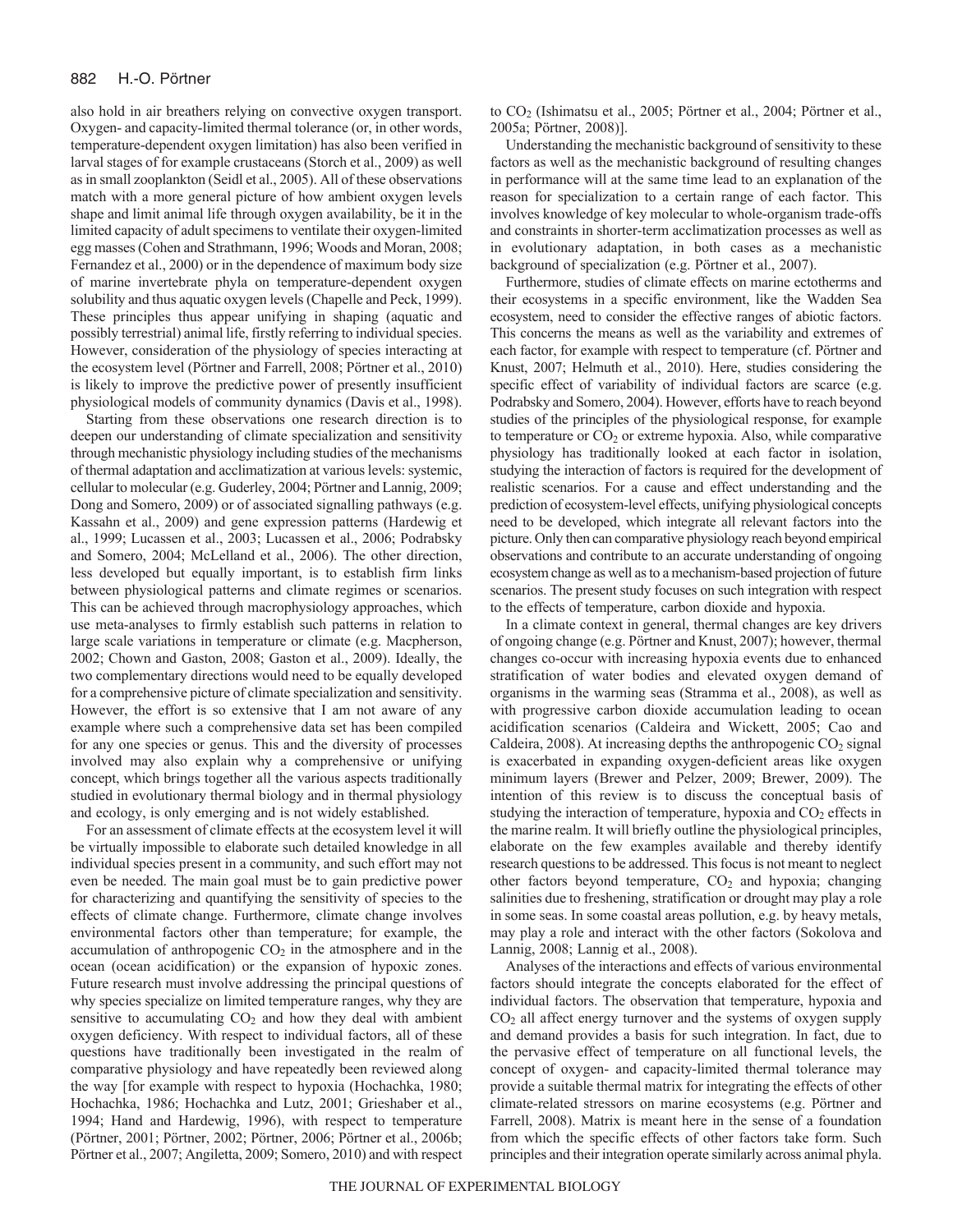In providing causality and in quantifying levels and changes of performance and resistance they provide a link between physiology and ecology and support an understanding of ecosystem-level processes as needed to achieve more realistic estimates of species and ecosystem sensitivities to environmental change.

# **Temperature-dependent niche dimensions: physiological principles**

# Oxygen- and capacity-limited thermal tolerance

Ecosystem changes elicited by anthropogenic impacts at local scales as well as by global climate change have opened our eyes to the need for an understanding of the mechanistic background of such changes. Which characters are rendering a species sensitive to climate and which are causing losses in abundance? What is driving species to extinction at local or larger scales? A recent analysis (Pörtner et al., 2010) suggests that a twist in the interpretation of available knowledge is suitable to start identifying the physiological dimensions of the environmental niche in which a species or one of its specific life-stages exist. Such dimensions result from the consideration of performance characters in relation to both biotic and abiotic characters. In the context of climate effects on marine ecosystems the underlying thermal physiology plays a key role. Therefore, and as recent insight into the mechanisms of thermal adaptation and limitation opens a perspective for a unifying concept

in the cause-and-effect understanding of climate change effects on aquatic ectotherms, the influence of temperature on marine organisms will be dealt with first.

As a general principle, the concept of oxygen- and capacitylimited thermal tolerance explains how aerobic scope is limited by insufficient oxygen supply at both sides of the thermal window and sets the performance window in animals, with an optimum close to the upper pejus temperature (the latin 'pejus' means 'getting worse') (e.g. Pörtner and Knust, 2007; Pörtner and Farrell, 2008). The resulting temperature-dependent performance curve matches that with a long tradition of use in evolutionary analyses of thermal biology (for review, see Angiletta, 2009). The concept of oxygenand capacity-limited thermal tolerance thus provides access to understanding the physiological mechanisms shaping and limiting performance and integrates those at whole-organism and tissue levels with the underlying biochemical and genomic mechanisms. Here, performance capacity largely relates to biochemical mechanisms setting aerobic capacity of cells and tissues in general and specifically to the capacity of ventilatory and circulatory organs to supply sufficient oxygen for covering physiological costs above maintenance. This statement builds on repeated findings that thermally limited oxygen supply capacity sets the width and positioning of organismal thermal windows on the temperature scale. Thermal limitation results from insufficient capacity reflected in a



Fig. 1. Conceptual model of oxygen- and capacity-limited thermal tolerance and the resulting thermal window of performance of a species, of one of its lifestages or its population (modified from Pörtner, 2002; Pörtner and Knust, 2007). Optimized oxygen supply to tissues (reflected in high oxygenation of body fluids) between low and high pejus temperatures ( $\tau_p$ , top) combined with the kinetic stimulation of performance rates by warming supports temperaturedependent performance and a functional optimum (i.e. an optimum of aerobic scope) close to the upper pejus temperature (bottom). This reflects functional capacity in ecosystem-level processes such as competition, foraging, immune response, growth and behaviour. The graph depicts acute performance levels and limitations in response to short-term temperature fluctuations. On longer time scales, changing temperatures elicit acclimatization as a limited shift of performance optima and limits on the temperature scale (horizontal arrows). Low and high limits of thermal acclimatization (vertical lines) delineate the thermal niche of a species or its life stage, seen in long-term processes like growth and development. Note that the passive tolerance range, characterized by progressive time limitation, is a relevant component of the niche in those cases when organisms are exposed to extreme temperatures beyond  $T_c$ , critical temperatures indicating onset of anaerobic metabolism, possibly even reaching  $T<sub>d</sub>$ , denaturation temperatures indicating the onset of heat induced loss of structural integrity at the molecular level. As a prominent example, marine invertebrates of the intertidal zone experience combined exposure to temperature extremes, ambient hypoxia or even anoxia as well as transient  $CO<sub>2</sub>$  accumulation in body fluids due to loss of gas exchange. On long time scales, ambient hypoxia and elevated CO<sub>2</sub> levels both cause a narrowing of thermal windows and, possibly, lower performance optima through lower functional capacities and reduced systemic oxygen tensions (green arrows; for further details see text and figures).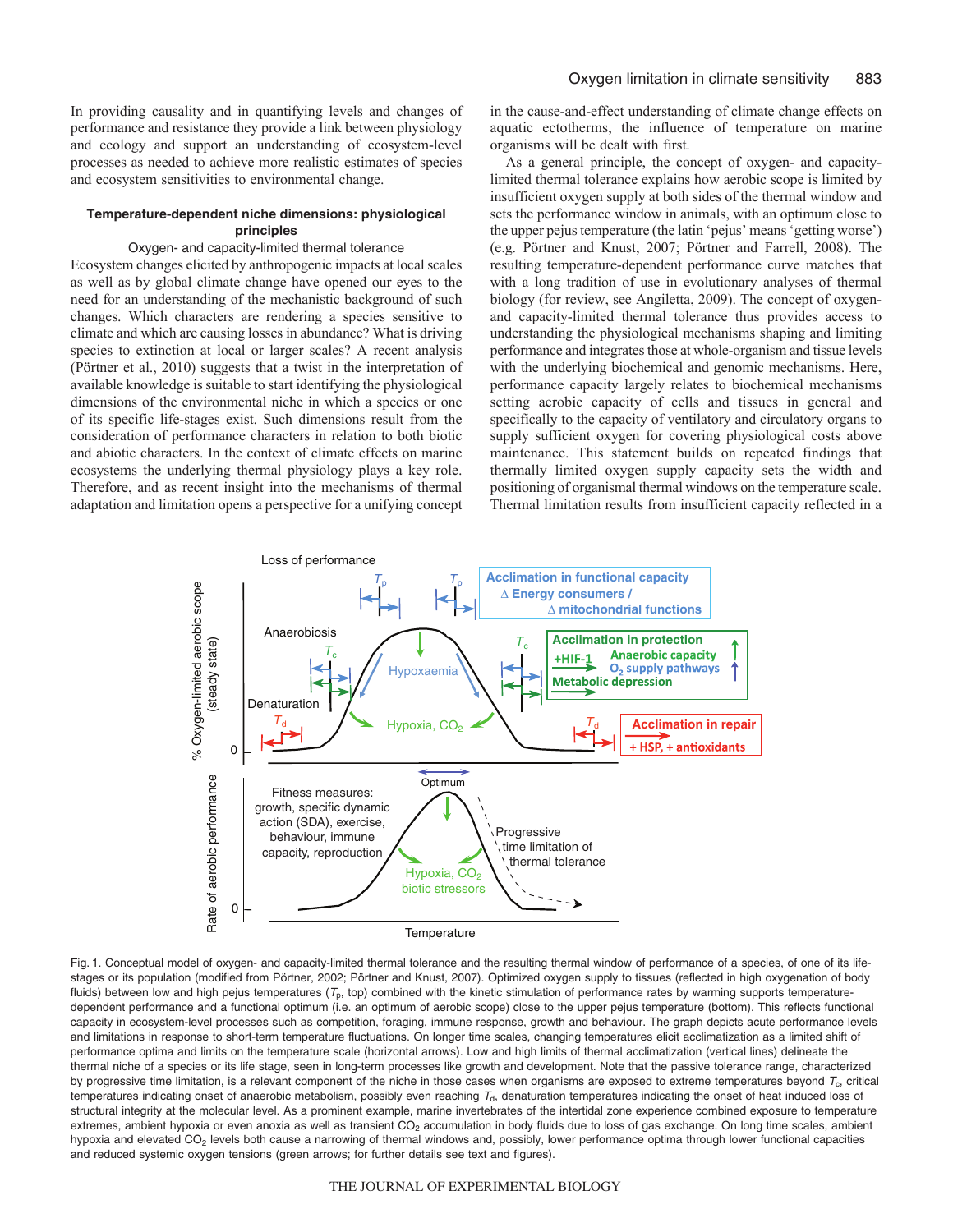decrease in systemic oxygen levels (hypoxaemia) and finally a transition to anaerobic metabolism (Fig. 1).

Studies of temperature-dependent oxygen supply, mode of metabolism and associated mechanisms of thermal adaptation in marine invertebrates and fishes from various latitudes support the concept of oxygen- and capacity-limited thermal tolerance. Early evidence came from studies in marine invertebrates (annelids, sipunculids), which demonstrated a transition to anaerobic mitochondrial metabolism at both low and high ends (called critical temperatures) of their thermal window (Zielinski and Pörtner, 1996; Sommer et al., 1997). Work in bivalves and fishes showed the onset of anaerobic succinate formation at high temperatures (van Dijk et al., 1999; Pörtner et al., 1999; Peck et al., 2004). A more recent example confirmed that an onset of anaerobic metabolism at low and high temperature extremes also occurs in cephalopod mantle tissue (Melzner et al., 2006). The transition to mitochondrial anaerobiosis was shown to result from the development of progressive hypoxaemia in arterial haemolymph of a crustacean towards both sides of the thermal window, beyond the so-called pejus limits, with an optimum range of maximum body fluid  $P_{O2}$ in between (Frederich and Pörtner, 2000). Recent data indicate that arterial hypoxaemia upon cold exposure is less expressed in cold temperate crustaceans like *Hyas araneus* or *Cancer pagurus* (Metzger et al., 2007; Walther et al., 2009). These observations emphasize that the kinetic reduction in functional capacity of the oxygen supply system can be overcome by cold acclimatization or cold adaptation. Still, once the critical  $P_{O_2}$  of oxygen diffusion into cells and mitochondria is reached, mitochondria start to respire anaerobically. This emphasizes the role of oxygen homeostasis in the capillary bed as concluded from oxygen measurements in venous blood of fish or venous haemolymph of marine invertebrates (Lannig et al., 2004; Pörtner et al., 2006a).

Evidence for temperature-induced hypoxaemia in fish comes from relatively few examples, with the study by Lannig and colleagues reporting temperature-induced reductions in venous oxygen tension (Lannig et al., 2004), and the study by van Dijk and colleagues identifying the transition to anaerobic metabolism (van Dijk et al., 1999). Pörtner and colleagues (Pörtner and Knust, 2007; Pörtner et al., 2001; Pörtner et al., 2008) integrated these findings with those of temperature-dependent growth and abundance in the field. The study by Mark and colleagues (Mark et al., 2002) as well as that of Lannig and colleagues (Lannig et al., 2004) indicated a limited capacity of cardio-circulation to respond to warming beyond a certain limit, the pejus limit, while temperaturedependent oxygen demand increased. Ventilatory oxygen supply in fish does not appear to set primary limitation to thermal tolerance (Sartoris et al., 2003). Current knowledge indicates that excess ambient oxygen improves resistance to warming (Weatherley, 1970; Mark et al., 2002; Pörtner et al., 2006a) by shifting pejus limits (see Fig. 1). Accordingly, hypoxaemia or a mismatch in oxygen demand *versus* supply elicits the first levels of thermal limitation, e.g. through a levelling off and then a reduction in aerobic scope and performance upon warming.

Beyond pejus limits species start to exploit their passive range of tolerance but can only do so for limited time (Fig. 2) because their feeding performance and growth capacity and thus long-term fitness are progressively reduced (Pörtner and Knust, 2007) (cf. Pincebourde et al., 2008). Such performance limitations are in fact seen as reasons for climate-induced geographical shifts in the distribution of intertidal invertebrates (Wethey and Woodin, 2008). The onset of hypoxaemia and capacity loss explains such a decrease in fitness upon changing temperatures (Pörtner and Knust, 2007).



Fig. 2. Mechanism-based projection of how lethal tolerance limits depend on the time duration of heat exposure. The upper pejus limit as defined in Fig. 1 delineates the onset of time limitation in thermal tolerance. The tolerable heat budget is the integral of excess temperature/heat experienced above  $T_{\rm p}$  over time [(T-T<sub>p</sub>) $\times$ time] (hours, days or weeks). This integral is assumed to remain constant between short-term exposures to high temperatures and long-term exposures to mild temperature elevations. Enhanced expression of mechanisms supporting passive tolerance during acclimation (Fig. 1) would cause an increase in the integral and thereby a rise in time-dependent lethal limits. (Note that rectangular surfaces reflecting the integrals for specific temperatures are superimposed and not always fully visible. Their borders originate at either  $T_p$  or exposure time 0.)

The time limitation of thermal tolerance thus starts beyond pejus temperatures. As oxidative and thermal stress threaten to damage molecular structures, mechanisms of protection and repair support or extend the period of time-limited thermal tolerance. These mechanisms, such as anti-oxidative defence, anaerobic metabolism or the heat-shock response, can display variable capacities, for example in relation to the size of anaerobic substrate stores or the efficiency of molecular chaperones (see Fig.1). These mechanisms and their capacity can thus be modified by acclimation, thereby extending the period of sustained passive tolerance.

The simple model depicted in Fig.2 links the traditional estimates of lethal thermal limits or critical thermal maxima to the model of oxygen- and capacity-limited thermal tolerance by quantifying passive tolerance as the heat load tolerated over time until mortality sets in. The capacity to resist is reflected in a limited tolerable heat load above the pejus temperature  $T_p$ , characterized by the product of exposure time above  $T_p$  (e.g. in hours) multiplied by the difference between ambient temperature and  $T_p$  ( $T-T_p$ ). Such passive heat resistance can be exploited either by short-term exposures to extreme temperatures or during long-term exposures to temperatures mildly elevated above  $T_p$ . In both cases the tolerable heat load seems to be similar if not identical, as indicated by systematic analyses of the time dependence of lethal temperatures in Antarctic ectotherms by Peck and colleagues (Peck et al., 2009a). Here, long-term moderate warming protocols in fact led to lower lethal limits than short-term exposures to higher temperatures. The time dependence of lethal thresholds thus follows the dashed line depicted in Fig. 2 confirming that the tolerated heat load above  $T_p$  remains constant regardless of whether it is exploited by extended time periods and moderately elevated temperatures or by short-term exposure to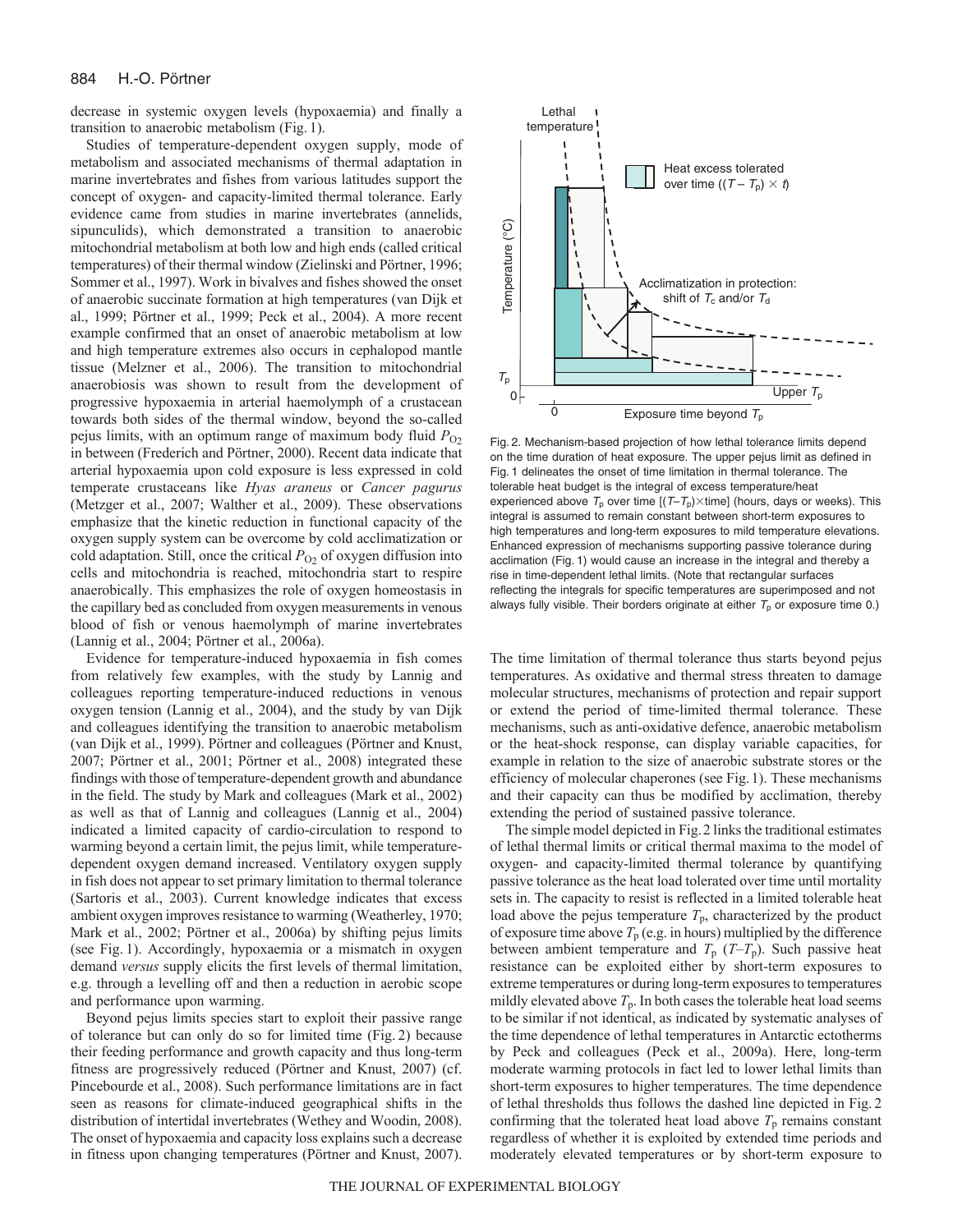extreme temperatures. The model also emphasizes the role of protective mechanisms in setting the capacity of passive tolerance (Fig.1). Acclimation in these mechanisms would lead to an increase in the tolerated heat load due to a higher capacity of passive thermal tolerance. A shift in the position of the curve linked to a shift in  $T_c$ (critical temperature indicating onset of anaerobic metabolism) and *T*<sup>d</sup> (denaturation temperature indicating heat induced loss of structural integrity) to higher values would result and lead to a rise in time-dependent lethal temperatures. Such changes in the tolerated heat load upon acclimatization may be especially important in variable environments like the intertidal zone.

### Acclimatization

With the concept of oxygen- and capacity-limited thermal tolerance as depicted in Fig. 1 came the conclusion that in a systemic to molecular hierarchy of thermal tolerance the whole organism would experience functional limitations first, associated with and exacerbated by systemic oxygen limitations which would then cause functional limitations or biochemical stress events at tissue, cellular or molecular levels (Pörtner, 2001; Pörtner, 2002a) (Fig. 1). Thermal windows shift through acclimatization or, on evolutionary time scales, adaptation at genomic levels (cf. Pörtner et al., 2009). Both involve adjustments through gene expression at the level of energy metabolism capacity, both aerobic (Guderley, 2004; Hardewig et al., 1999; Lucassen et al., 2006) and anaerobic (Nathanilides, 1996; Pörtner, 2002a; Zakhartsev et al., 2004). They may also involve small changes in gene coding and protein amino acid sequences upon temperature-dependent adaptation in functional proteins (Somero, 2010). The acute thermal window of a species and its limited capacity to undergo thermal acclimatization form the thermal niche (Fig. 3) which describes the borders of the thermal range that a species or life stage can live through, e.g. during the course of seasonal temperature fluctuations. The expected outcome of the acclimatization responses of the individual is a shift of the acute performance window within the thermal niche, which is reflected in temperature-dependent growth (growth studies always involve acclimatization to any specific temperature). Limits to such shifts are set by constraints in acclimatization capacity. In temperate zone eurytherms, seasonal acclimatization may occur over a wide temperature range, associated with shifts in energy turnover and changing widths of the thermal window (Fig. 3). The comparison of Atlantic cod populations in a latitudinal cline suggests that such limits in (cold) acclimatization capacity exist at the level of gene expression of aerobic enzymes (Fig.4). A further shift of the whole thermal niche beyond the present limits of acclimatization capacity would then occur only on evolutionary time scales when evolutionary adaptations occur over generations.



Fig. 3. (A) The thermal niche of growth in aquatic animals (solid line) comprises limited shifts in acute thermal windows through acclimatization from cold to warmth or vice versa (dark to light blue to red broken lines). Acclimation capacity differs between species, life stages or populations according to climate zones and seasons. For fitness at the ecosystem level, a minimum level of performance is sustained. This is one reason why the realized niche is narrower than the full width of the thermal niche. (B) Temperatures shown as valid for Antarctic eelpout (Pachycara brachycephalum) (modified from Lannig et al., 2005; Brodte et al., 2006a). Its residual capacity to warm acclimate reflects incomplete exploitation of functional capacity when at habitat temperature, close to lower pejus limits ( $T_p$ ). (C) The exponential phase in the temperature-dependent rate of resting oxygen consumption ( $M_{O<sub>2</sub>}$ ) reflects the thermal window between critical temperatures and their shift between winter, spring and summer in lugworms (Arenicola marina) kept at a constant acclimation temperature C prior to varying experimental temperatures (modified from Wittmann et al., 2008; Schroer et al., 2009). Asterisks indicate a significant deviation from exponential changes in  $\dot{M}_{\odot}$  and thereby, values beyond low or high  $T_c$  values.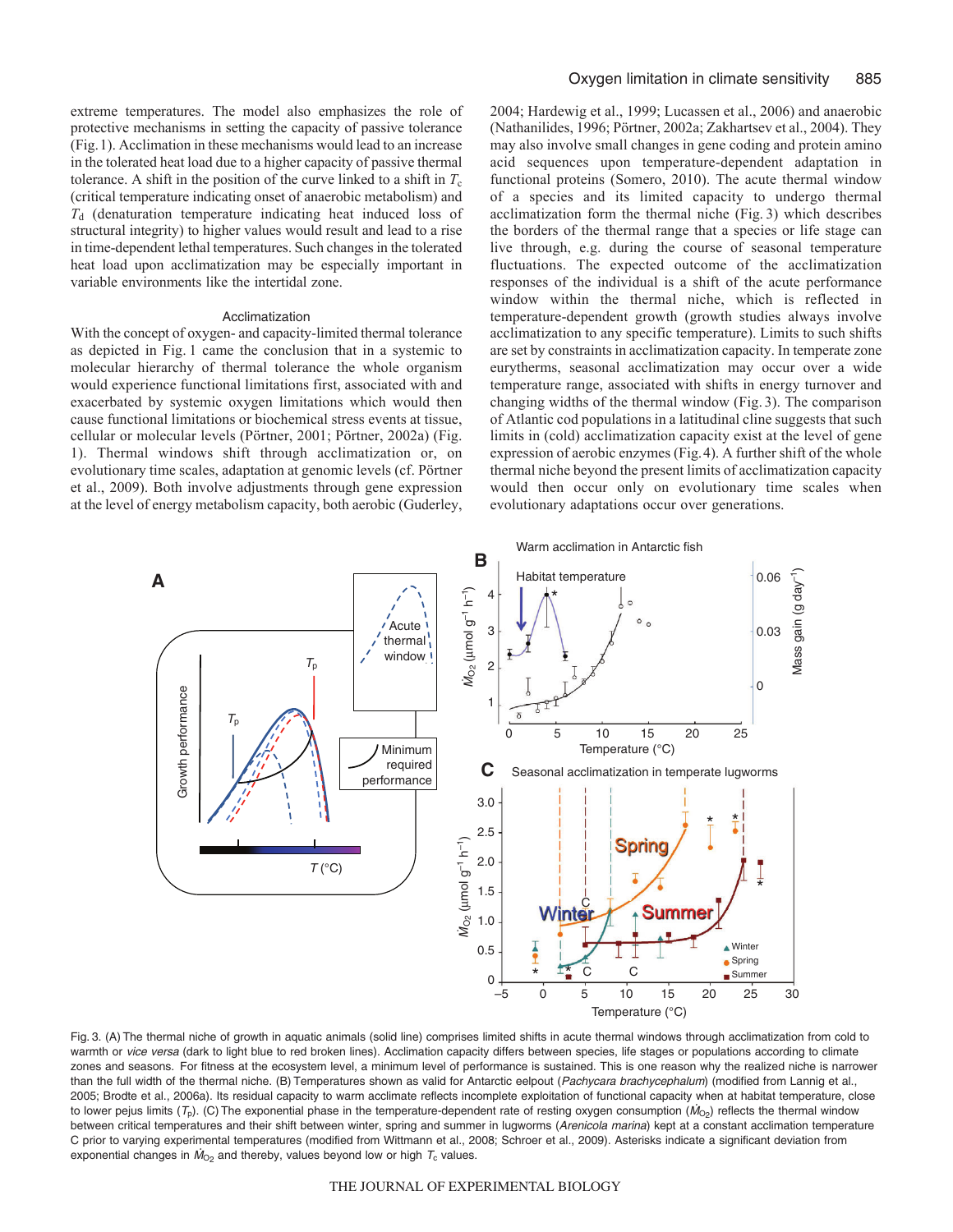

Fig. 4. The degree of gene expression and the associated rise in enzyme activity differs for the aerobic enzymes cytochrome <sup>c</sup> oxidase and citric synthase between populations of Atlantic cod (Gadus morhua) in the North Sea (NSC) and the Barents Sea (North Eastern Arctic cod or NEAC) upon cold exposure to 4°C starting from a common acclimation temperature of 10°C (from Lucassen et al., 2006). This process alleviates capacity limitations and thus oxygen limitations in the cold. The difference in gene expression capacity sets the limits of the thermal niche differently in the two populations (cf. Fig. 3).

It needs to be considered that acclimation or evolutionary adaptation would not necessarily lead to beneficial acclimation in terms of performance maximization. Thermal cues elicit seasonal adjustments in the thermal window, which may at the same time involve the onset of dormancy, or the onset of growth or reproduction. Drawing a simple picture for all of these performances is not possible and trade-offs between performances may exist. The important point is that acclimation is a means to cope with temperature oscillations and needs to be able to track environmental temperature changes.

The concept of the thermal niche as a window resulting from a limited capacity for acclimatization also explains the recent observation of phenotypic plasticity in two species of Antarctic fishes, the Antarctic notothenioid *Pagothenia borchgrevinki* (Seebacher et al., 2005) and the Antarctic eelpout *Pachycara brachycephalum* (Lannig et al., 2005). In the field, the former species lives close to freezing temperatures at –1.9°C, while the latter lives at temperatures between  $-0.4$  and  $+1^{\circ}$ C (Brodte et al., 2006b). In the eelpout, the longest acclimation period ever studied in Antarctic fishes, 10 months at  $+5^{\circ}$ C, revealed a long-term capacity to warm acclimate, associated with a down regulation in the liver's capacity for aerobic metabolism (Lannig et al., 2005) and a remodelling of mitochondrial functions (Mark et al., 2006). The eelpout displays an acclimated growth optimum at 4°C, with rates 2.5-fold higher than at 0°C (Brodte et al., 2006a) (Fig.3). Maximum growth occurs in the temperature range where cellular energy turnover is minimal (Mark et al., 2005). In the field, the species lives on the cold side of its thermal niche, below its thermal optimum (Figs 1 and 3). As functions are slowed by low temperature in all Antarctic ectotherms, this may not interfere with the eelpout's ability to compete for space or resources.

However, residual acclimatization capacities are probably not found in all Antarctic fishes, and even less so in Antarctic invertebrates (Pörtner et al., 1999; Peck et al., 2009b). Extreme stenotherms probably exist among fishes, the most obvious being the icefishes, which lost the oxygen supply pathway bound to haemoglobin and myoglobin functioning. Icefishes are constrained to exploit the high oxygen solubility in cold Antarctic waters and body fluids at low metabolic rates (for a review, see Pörtner, 2006). From the point of view of the oxygen-limitation concept, this specialization renders them vulnerable to even moderate warming trends.

All of these results support a generalized model of various stress responses in fishes (Kassahn et al., 2009), which encompasses the systemic to cellular and molecular responses involved according to the concept of oxygen- and capacity-limited thermal tolerance.

## Life history and ecosystem implications

In aquatic, specifically marine, environments the emerging knowledge of these principles would support explanations of shifts in species composition (regime shifts) at the ecosystem level, of shifts in biogeography or of changes in species interaction and in food web structure (Pörtner and Farrell, 2008). The first evidence for an ecosystem-level impact of heat-induced within-organism oxygen limitation came from a study in eelpout (*Zoarces viviparus*) in the North Sea, where the species exists at the limit of its acclimatization capacity, i.e. on the warm side of their thermal niche. Species abundance in the Wadden Sea falls upon exposure to extreme summer temperatures. This occurs in the same temperature range where growth performance decreases. Large individuals are affected most by the heat stress as predicted from the allometry of oxygen limitation (cf. Pörtner, 2002b). The study by Pörtner and Knust (Pörtner and Knust, 2007) showed the link between thermally limited cardio-circulatory performance and aerobic scope and the onset of reduced growth performance and abundance in the natural environment, the German Wadden Sea. The study also showed that the species does not grow beyond a thermally set size limit in this area (Pörtner and Knust, 2007). This matches observations in cod, where between juveniles and adults, thermal windows shrink with increasing body size (Pörtner et al., 2008). The narrowest thermal windows would in fact be expected in larval stages and in large spawning adults. Applicability of these principles to early life-stages was demonstrated in larval stages of crustaceans (Storch et al., 2009). In adult spawners, narrow windows would result from the oxygen demand of large egg or sperm masses which form yet another tissue to be supplied with oxygen (Pörtner and Farrell, 2008). These two life-stages may be those reflecting the sensitive bottlenecks at the ecosystem level. Changes in window widths with life history may in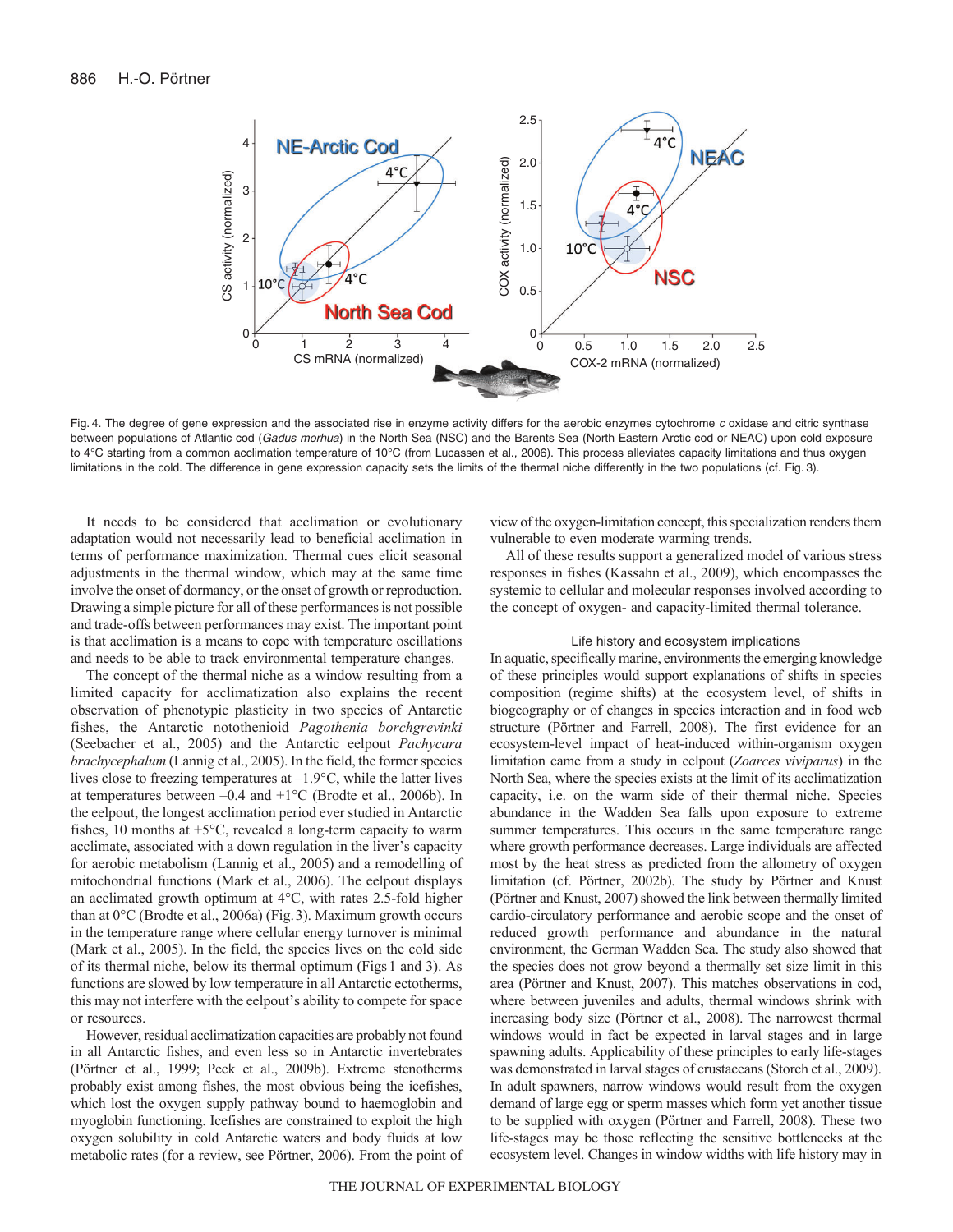

fact explain reproductive failure in winter (e.g. Wethey and Woodin, 2008) when spawners mature and become especially sensitive to winter warming. Another suitable example is the spawning migration of mature salmon in the Pacific Northwest, which is progressively constrained by rising summer temperatures. Oxygen supply limitations during muscular exercise of migrating salmon play a key role in thermal limitation and the inability of the adult spawners to reach their spawning grounds in warming rivers (Farrell et al., 2008).

Further examples among invertebrates confirm the wider applicability of these concepts, for example across ecosystems. The distribution and vertical zonation of different species of Mediterranean bivalves follow their time-limited passive resistance to thermal stress. Oxygen limitation under thermal stress elicits or contributes to responses along the stress axis, involving signalling events, and is also linked to the heat shock response (Anestis et al., 2007; Anestis et al., 2008) (see Tomanek, 2008; Tomanek, 2010). The comparison of species populations in a latitudinal cline confirmed that the width of thermal windows is narrower in animals with a low level of energy turnover, especially at the lowest aquatic temperatures, in polar areas. Energy budget and the level of energy turnover associated with lifestyle, temperature range and variability as well as environmental challenges thus correlate positively with setting wide thermal windows (cf. Pörtner, 2004) (for a review, see Pörtner, 2006). This generalization is supported by recent observations of seasonal oscillations in metabolic costs within a (marine invertebrate) species, from low cost winter stenothermy, *via* high cost cold eurythermy in spring to lower cost eurythermy in summer. Such findings would

Fig. 5. Oxygen dependence of resting metabolism in oxyregulating (A) (Pörtner et al., 1991) and oxyconforming (B) (Pörtner et al., 1985) animals. In both groups the critical  $P_{\text{O}_2}$  is characterized by the transition to anaerobic metabolism and indicates the failing capacity of oxygen supply to cover oxygen demand. Upon progressive hypoxia anaerobic metabolites like lactate may transiently stimulate metabolism. Increasing oxygen turnover in oxyconformers indicates oxygen consumption in excess of energy demand. Here,  $P_c$  characterizes the rate of oxygen consumption which equals standard metabolic rate (SMR). \*, + indicate onset of a significant change from normoxic controls.

support a role for temperature variability in setting resting energy and oxygen demands even within individuals during seasonal temperature variations (Wittmann et al., 2008; Schroer et al., 2009).

## Physiological background of hypoxia and CO<sub>2</sub> tolerance in **marine organisms** Hypoxia tolerance

Temperature and hypoxia would traditionally be considered as different environmental factors, with specific implications for whole-organism functioning. The problem of environmental hypoxia has traditionally been treated more or less independently and the conceptual framework developed needs to be looked at in more detail before attempting to integrate it with concepts developed for other stressors like temperature or  $CO<sub>2</sub>$ . In the context of whole-organism requirements for ambient oxygen and of the associated levels of sensitivity to hypoxia (cf. Prosser, 1991) the concepts of oxyconformity, oxyregulation and the critical  $P_{O2}$  are relevant. They have been revisited earlier, considering systemic and cellular processes in declining ambient oxygen tensions from an integrative point of view (Pörtner and Grieshaber, 1993).

It was recognized early on that animals may show different patterns of oxygen consumption in response to changes in ambient *P*O2. Some keep their oxygen consumption more or less constant over a wide range of  $P_{O2}$  values and are called oxyregulators. Many of these become conformers once oxygen availability falls below the minimum needed to cover oxygen demand. Others show variable oxygen uptake over a wider range of ambient oxygen tensions and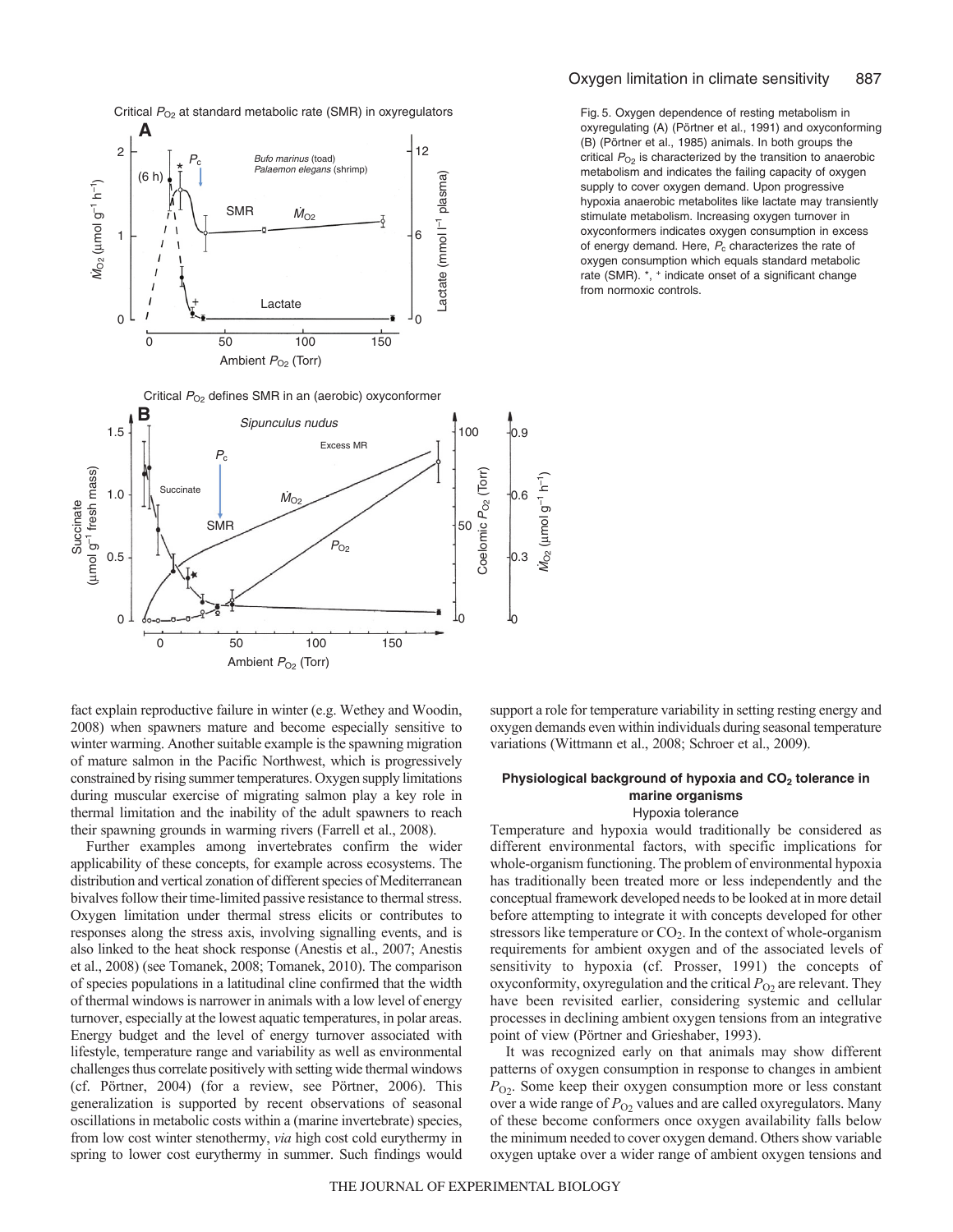have, consequently, been termed oxyconformers. Only these aerobic oxyconformers should be considered as 'true' oxyconformers. They display oxyconformity at all (whole-organism, cellular and mitochondrial) levels (Pörtner and Grieshaber, 1993), probably due to the use of an alternative oxidase (cf. McDonald et al., 2009). In contrast, the progressive drop in oxygen consumption seen during extreme hypoxia in both oxyconformers and oxyregulators is caused by oxygen deficiency and associated with the transition to anaerobic metabolism. Intermediate responses exist (Mangum and van Winkle, 1973) which complicate such clear categorization in two stereotypes. The categories of oxyregulator and oxyconformer are nonetheless useful to clearly associate the metabolic patterns and the underlying mechanisms and to come up with terminology that is applicable to both types (Fig. 5).

Functional evidence for the presence of an alternative mitochondrial oxidase (cytochrome *o*) in some aerobic oxyconformers is circumstantial and indirect, but is reflected in typical patterns of metabolic regulation at whole-organism, cellular and mitochondrial levels, as seen in lower marine invertebrates, e.g. sipunculids, annelids or bivalves (Pörtner et al., 1985; Buchner et al., 2001; Tschischka et al., 2000; Pörtner and Grieshaber, 1993). This oxidase might represent an ancient mechanism of oxygen detoxification still prevalent in 'lower' animals living in hypoxic environments. Variable intracellular oxygen levels drive variable rates of oxygen consumption in oxyconformers, whereas this rate equals standard metabolic rate (see below) and remains constant above the  $P_c$  and independent of intracellular  $P_{O_2}$  in oxyregulators (Pörtner and Grieshaber, 1993). However, aerobic oxyconformers can be behavioural oxyregulators, once they manage to keep oxygen levels in their water burrow or in their body fluids constant through compensatory adjustments in ventilatory (and circulatory) efforts. Irrigation of worm burrows in the sediment or ventilation of gill chambers in bivalves may in fact involve apparent oxyregulation in these animals. By keeping oxygen in their body fluids at low levels (cf. Massabuau, 2001) they could minimize the extent to which oxygen detoxification by cytochrome *o* is necessary. Variable ventilatory capacities might thus explain (some of) the responses to variable oxygen tensions elaborated by Mangum and van Winkle (Mangum and van Winkle, 1973).

The terms oxyconformity and oxyregulation have been defined for quiescent animals, which display baseline or standard metabolic rate (SMR). SMR is defined as the lowest rate of oxygen consumption for oxyregulators, 'which would be obtained when all organs were absolutely at rest' (Krogh, 1914; Beamish and Mookherjii, 1964). The data available for several oxyregulators suggest that this rate is maintained down to the critical  $P_{O2}$  below which anaerobiosis starts (see below). This clear physiological definition of SMR excludes the 'perturbing' effect of spontaneous muscular activity on the pattern of oxygen consumption during hypoxia. SMR is analysed (1) by correcting for the influence of spontaneous activity during long-term measurements, (2) by extrapolating to zero activity during analyses of aerobic metabolism at various activity levels, or (3) in both oxyregulators and oxyconformers, by determining metabolic rate at or slightly above the  $P_c$ , to exclude the effect of oxyconformity mechanisms. However, focusing on SMR may not be satisfying, as animals need to perform and are active at the ecosystem level such that the analysis falls short of sufficiently providing ecosystem-level implications. Nonetheless, for a principle comparison of the responses of oxyconformers and oxyregulators to progressive hypoxia the concept of SMR is relevant. According to a simple model the different patterns of conformity and regulation and associated metabolic



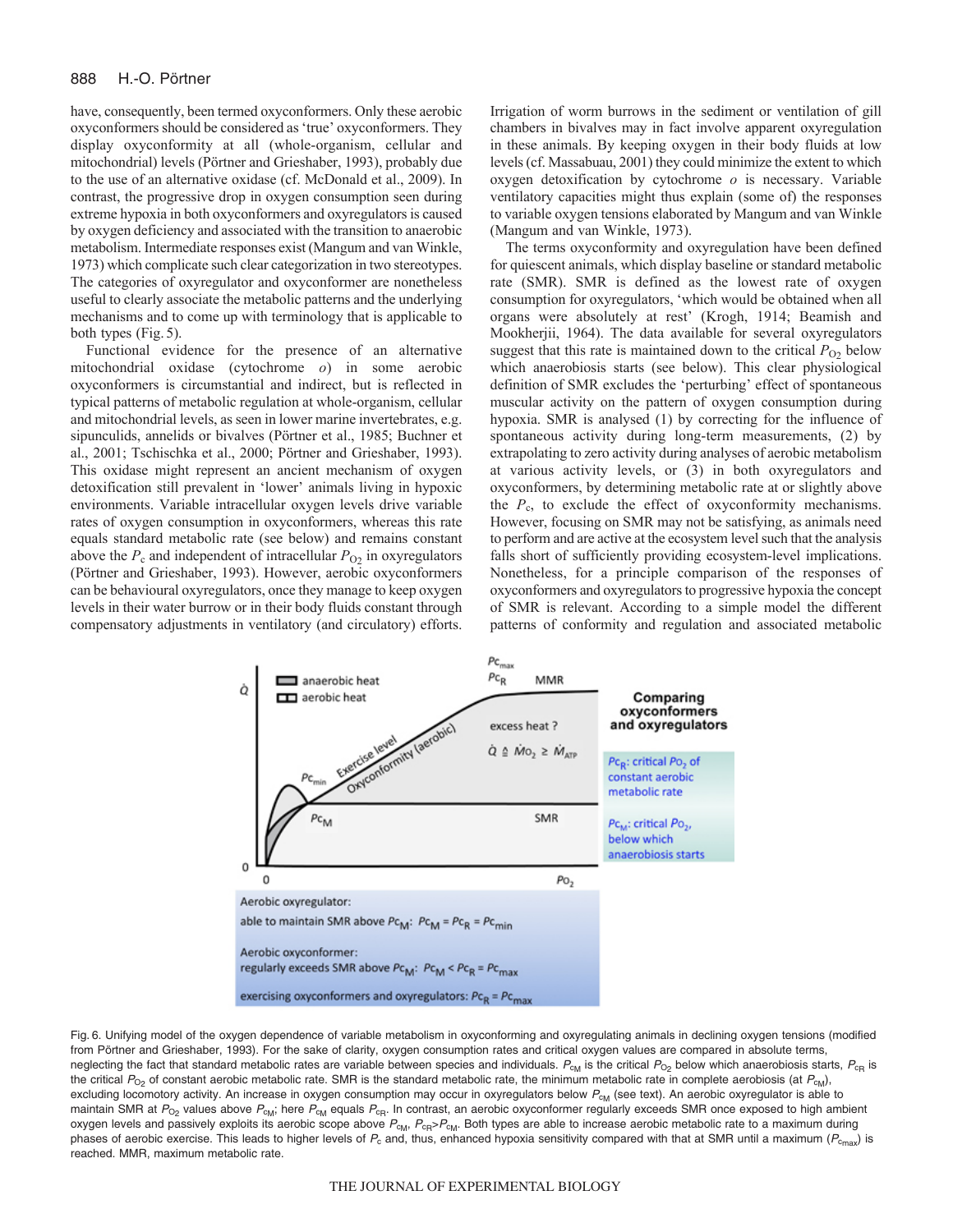transition phases can be analysed and some ecosystem-level implications elaborated (Fig. 6).

Originally, the concept of a critical  $P_{O_2}$  was introduced to characterize hypoxia sensitivity in oxyregulating animals. The *P*<sup>c</sup> is the oxygen tension below which the organism is no longer able to maintain its rate of oxygen consumption independent of the ambient oxygen tension. It starts to display a decreasing rate of oxygen uptake. This definition is not applicable to quantify hypoxia sensitivity in all animals including oxyconformers. Recent studies, which include an analysis of anaerobic processes at different oxygen tensions, demonstrate that this critical  $P_{O2}$  is characterized not only by the transition from an oxygen-independent to an oxygen-dependent pattern of oxygen consumption but also by the onset of an anaerobic energy metabolism. Thus the failure of oxyregulation and the onset of anaerobiosis coincide, the reason being insufficient capacity for oxygen uptake and transport *via* the blood (Pörtner and Grieshaber, 1993). This extended concept of the critical  $P_{O_2}$  (i.e. as the ambient oxygen tension below which water oxygen concentration becomes limiting and anaerobic metabolism is needed to cover resting energy demand) becomes applicable in both oxyregulating and oxyconforming species. Combined analyses of changes in the overall rate of oxygen consumption, in oxygen transport *via* the body fluids, and in the transition from aerobic to anaerobic energy production are required to unequivocally establish the critical  $P_{O_2}$ .

Anaerobic ATP production pathways are located in both the cytosol and the mitochondria, leading to the formation of either lactate (or opine) as the cytosolic glycolytic end product or succinate (as an indicator of mitochondrial anaerobic metabolism). These metabolites may, in many cases, be suitable cytosolic and mitochondrial markers indicating oxygen deficiency associated with the transition to anaerobic metabolism. However, muscular activity may even lead to pyruvate and lactate or opine accumulation when mitochondria are still performing aerobically (functional anaerobiosis). This emphasizes the importance of analysing mitochondrial processes in studies of hypoxia sensitivity. For example, long-term incubation of oxyconforming *Sipunculus nudus* below the *P*<sup>c</sup> demonstrated that succinate accumulation occurred before the opines were formed as glycolytic end products. Consequently, anaerobic glycolysis became involved in resting individuals of this species only when oxygen supply fell to an extent that no longer allowed (all of) the mitochondria to produce energy by aerobic means. This observation presents strong evidence that the animals exhibited their minimal aerobic metabolic rate at the critical  $P_{\text{O2}}$ . As a corollary, the metabolic rate at the  $P_c$ can be seen to represent the SMR of both oxyregulating and oxyconforming organisms. It follows that oxyregulators are able to maintain low metabolic rate (SMR) at  $P_{\text{O2}}$  values higher than  $P_{\text{c}}$  ( $P_{\text{cM}}$ in Fig.6), whereas the oxygen consumption of 'true' oxyconformers increases above  $P_c$ . These animals show a second critical  $P_{O_2}$  ( $P_{cR}$ ) in Fig. 6), above which the elevated rate of oxygen uptake finally remains constant.

Further observations characterize the *P*c. At systemic and cellular levels, the transition from aerobic to anaerobic energy metabolism is linked to either a pronounced decrease or even an increase in oxygen consumption. The latter results from a stimulatory response elicited by for example lactate accumulation (Pörtner at al., 1991; Pörtner et al., 1994; Pinz and Pörtner, 2003). This observation again eliminates uncertainty in quantifying hypoxia sensitivity in oxyregulators: the critical oxygen tension is not characterized by 'typical' changes in metabolic rate but, initially, by the critical reduction of oxygen transfer *via* the blood or other body fluids, leading to the onset of anaerobic metabolism. Overall energy expenditure continues to fall below the critical  $P_{\text{O}_2}$ , especially in those animals that are able to tolerate extended exposures to hypoxia and exploit anaerobic resources. They undergo metabolic depression as a passive, protective response and thereby avoid or minimize their reliance on anaerobic metabolism. At the wholeorganism level, the  $P_c$  increases with organizational complexity, from unicellular organisms to complex organisms like animals, because mechanisms causing additional limitations of oxygen provision become involved, as follows. (1) In a cell, diffusion limitation of oxygen in the membrane and the cytoplasm together with the rate of mitochondrial respiration and, perhaps, the clustering of mitochondria in areas of high energy need define the point at which the oxygen concentration finally becomes limiting and anaerobiosis commences. (2) At the tissue level capillary  $P_{O2}$  (in animals with closed circulatory systems) or bulk venous  $P_{O_2}$  (in

At low and high  $T_c$ ,  $P_c$  at SMR equals normoxic  $P_{O2}$ .  $P_c$  at SMR is minimal in the thermal optimum ( $T_{opt}$ ). *P*<sub>c</sub> at MMR equals normoxic *P*<sub>O2</sub>



Fig. 7. Conceptual model of how ocean warming and hypoxia interact based on the concept of oxygen- and capacity-limited thermal tolerance (projected from mechanistic knowledge as in Fig. 1). Dashed lines delineate the temperature-dependent development of  $P_c$  (at SMR) between the two  $T_c$  values. This pattern mirrors the change in oxygen supply to tissues in Fig. 1 top panel. (A)  $P_c$  at SMR is temperature dependent reaching air saturation at both low and high  $T_c$ . Optimum aerobic scope close to upper pejus temperature also reflects optimum hypoxia tolerance, due to optimal oxygen supply capacity causing  $P_c$  to be minimal for the organism at SMR. Maximum  $P_c$  equals ambient oxygen tension (e.g. normoxia in air-saturated waters) once the organism reaches its temperature-dependent maximum metabolic rate. (B) Hypoxia sensitivity is enhanced at thermal extremes when oxygen supply capacity falls in relation to oxygen demand, and the  $P_c$  rises towards its maximum, indicated by the onset of anaerobic metabolism at ambient, even normoxic oxygen tensions. Accordingly, ambient hypoxia causes the thermal window to narrow and performance capacity to fall in parallel with a fall in maximum  $P_c$ .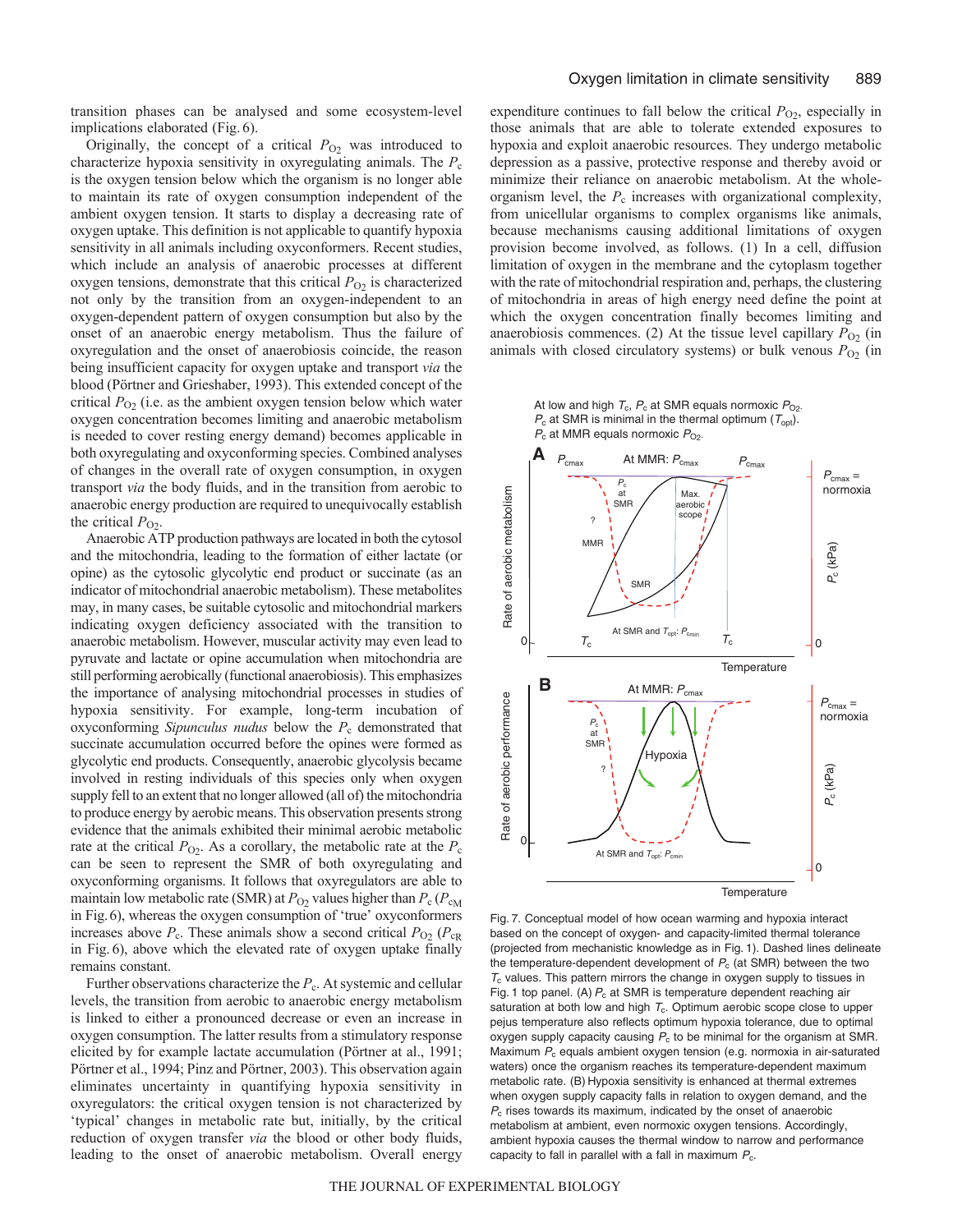animals with an open circulatory system) are key parameters in determining whether oxygen provision is sufficient for the individual cell. The maintenance of the pressure head for sufficient oxygen supply depends upon the rate of perfusion, on the density of the capillaries and on blood oxygen transport. (3) For the whole organism the required pressure head, i.e. the  $P_c$ , will also depend upon the structures and functions of the gas exchange organ and the circulatory system, and upon the  $O_2$  affinity of the pigment and its regulation. These mechanisms contribute to alleviate the principal problem that body surface to volume ratios are low and unfavourable for oxygen diffusion at large body sizes.

A summary of the different patterns discussed for regulators and conformers supports the simple model (see Fig.6) where, generally, oxygen consumption at the  $P_c$  of the resting organism is equivalent to SMR, even when considering that a potential increase in oxygen uptake below the  $P_c$  may occur as a response linked to the onset of anaerobic metabolism. SMR or  $P_c$  varies between species and their life-stages as well as between individuals of the same species according to body size. SMR and *P*<sup>c</sup> (resting) may even be variable in an individual animal according to its physiological state under the prevailing endogenous and exogenous conditions. For example, long-term acclimatization to hypoxia may occur, such that the SMR and its critical  $P_{O2}$  may be lower for individuals of the same species acclimated to hypoxia compared with ones exposed to higher oxygen tensions. Once an animal becomes active or displays a metabolic rate higher than SMR for other reasons, the  $P_c$  of aerobic metabolism will rise and reach a high  $P_{c_{\text{max}}}$  at maximum metabolic rate (see Fig. 6) (cf. Farrell and Richards, 2009).

Studies of temperature-dependent oxygen supply, mode of metabolism and associated mechanisms of thermal adaptation in marine invertebrates and fishes across latitudes have suggested a role for oxygen supply in thermal limitation and adaptation. From an integrative point of view the concepts of hypoxia sensitivity therefore readily apply in the context of thermal limitation and its role in understanding climate change effects on marine ecosystems. The concept of oxygen- and capacity-limited thermal tolerance provides a basis for integrating the two factors and provides access to the question of how temperature and hypoxia become effective at the ecosystem level (cf. Pörtner and Lannig, 2009). In principle, thermal stress causes systemic hypoxaemia at both ends of the thermal window. Oxygen supply capacity in relation to oxygen demand sets the width of the thermal window of an animal (Fig. 1). Thermally induced hypoxaemia and associated stress and signalling mechanisms probably shape acclimation responses at various molecular to whole-organism levels (e.g. Kassahn et al., 2009). Furthermore, thermal adaptation affects SMR and the cost of maintenance as well as the energy budget of an organism.

The integration of the concepts of thermal and hypoxia tolerance leads to new insights and perspectives relevant for hypoxia tolerance and *vice versa* (Fig. 7). Mechanism-based projection indicates that hypoxia tolerance is maximal within the thermal optimum. Close to the upper pejus temperature, the capacity of ventilatory and circulatory systems to provide oxygen to tissues is maximal and, accordingly,  $P_{\rm cM}$  is minimal. The positive balance between oxygen supply capacity and oxygen demand is maintained during cooling to lower pejus temperatures. While cooling lowers the capacity for oxygen supply, it lowers metabolic rate at the same time and provides elevated solubility and thus high concentrations of ambient (and arterial) oxygen. Hypoxaemia setting in due to thermal limitation beyond both lower and upper  $T_p$  will finally cause a rise in  $P_c$ , thus indicating a progressive reduction of hypoxia tolerance at the borders of the thermal window [for a recent example of the temperature dependence of  $P_c$  upon warming in a marine mussel see Jansen et al. (Jansen et al., 2009)]. Finally,  $P_c$  reaches ambient values at both critical temperatures [as delineated by Zakhartsev et al. (Zakhartsev et al., 2003) for the high *P*c].

The difference between  $P_c$  and ambient oxygen tension indicates the excess amount of oxygen exploitable by rising aerobic metabolic rate. This supports a rise in performance between the upper and lower critical temperatures. However,  $P_c$  rises in parallel with metabolic rate until it again reaches ambient oxygen tensions characterizing the aerobic limit. As a corollary, the species-specific thermal window and the temperature sensitivity of  $P_c$  reflect the temperature dependence of hypoxia sensitivity or, in other words, the integration of thermal and hypoxia sensitivities using the matrix of oxygen- and capacity-limited thermal tolerance. These relationships require consideration in analyses of hypoxia resistance at rising ambient temperatures. Conversely, ambient hypoxia causes a narrowing of the thermal window and a decrement in temperaturedependent performance. By influencing the levels of hypoxaemia it will probably also influence the processes involved in thermal acclimatization and adaptation. These processes counteract thermally induced hypoxaemia and would thereby also improve tolerance to ambient hypoxia. While these relationships remain largely unexplored experimentally, the widening of the conceptual basis and the inclusion of ambient hypoxia emphasizes the specialization of whole-organism functioning on limited temperature ranges as a key element in climate change effects on ecosystems. Accordingly and as a perspective, the operation of species and their sensitivity to environmental factors including hypoxia may in fact best be understood if analysed on a matrix of temperature-dependent performance (Pörtner and Knust, 2007; Pörtner and Farrell, 2008; Pörtner et al., 2008; Pörtner et al., 2009).

### Tolerance to ocean acidification

In the case of  $CO<sub>2</sub>$ -induced ocean hypercapnia and acidification, specific effects on marine ecosystems may still be so small that evidence for  $CO_2$ -induced changes in the field is largely lacking, with the major exception of a decrease in calcification rates of some coral reefs (De'ath et al., 2009). This decrease in calcification, however, probably includes stressful effects of ocean warming, which has repeatedly elicited bleaching and a decrease in coral cover of the reefs. Conversely, elevated  $CO<sub>2</sub>$  tensions were found to enhance the bleaching response (Anthony et al., 2008). Beyond the special case of coral reefs, future scenarios indicate that the specific or synergistic effects of ocean acidification threaten marine life forms. In some natural environments, the anthropogenic  $CO<sub>2</sub>$  signal adds to natural variability. For example,  $CO<sub>2</sub>$  is already elevated in expanding oxygen minimum layers such that hypoxic and hypercapnic conditions go hand in hand. Ocean acidification will exacerbate the level of hypercapnia experienced by marine organisms (cf. Brewer and Peltzer, 2009).

Ocean acidification will coincide with ocean warming and the expansion of hypoxic zones, due to enhanced stratification of warming seas and to elevated oxygen demand in oxygen-deficient waters. Increasingly, all three factors synergistically affect marine life forms. In similar ways to the synergistic effect of hypoxia and temperature, identification of the mechanisms through which temperature and CO<sub>2</sub>-related ocean physicochemistry jointly affect organismal fitness, survival and success is crucial for understanding and projecting future change.

During transient exposure to hypoxia as experienced on a daily basis by intertidal organisms,  $CO<sub>2</sub>$  triggers physiological and biochemical mechanisms supporting passive tolerance during time-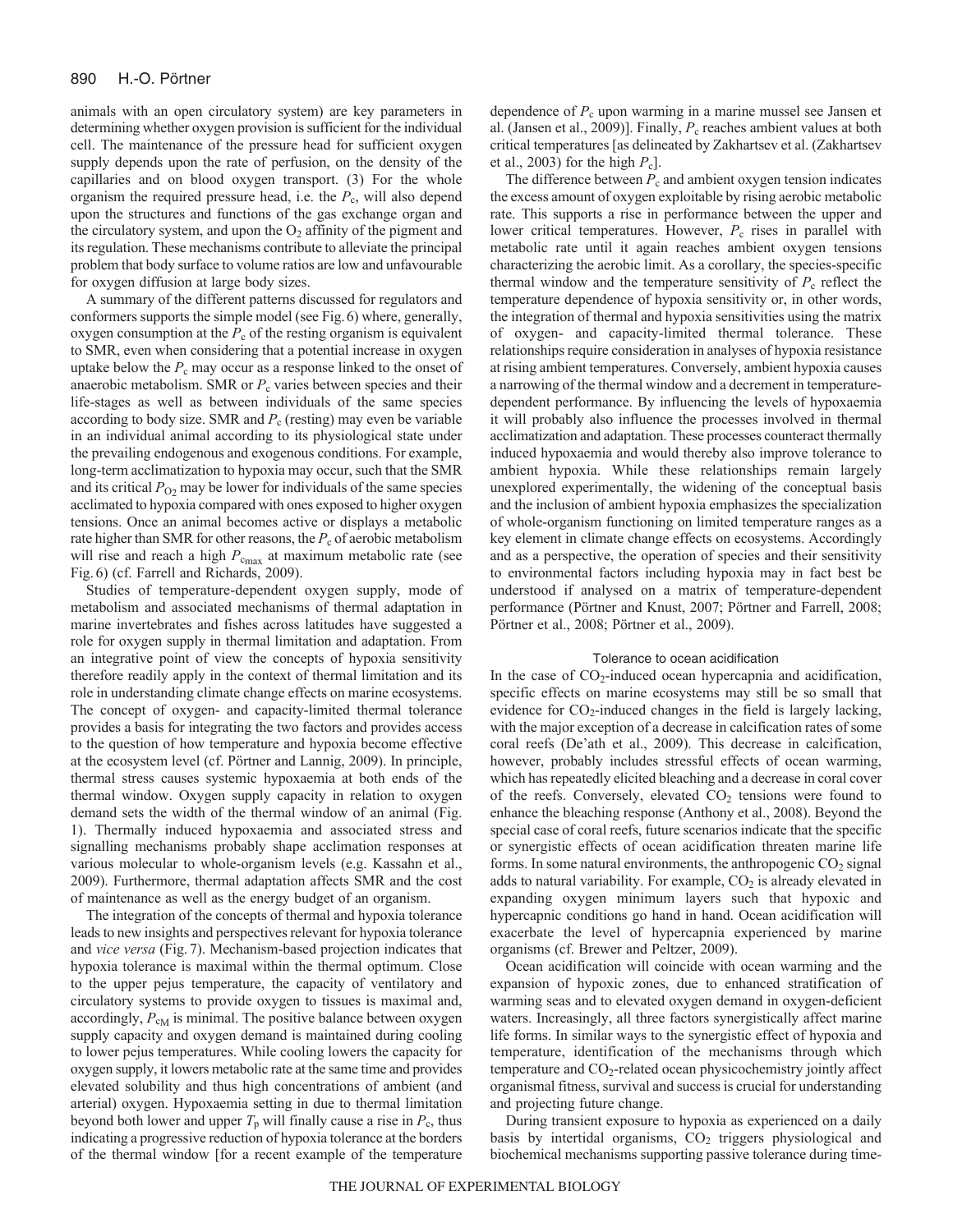### Mechanism-based projections of ecosystem implications:  $CO<sub>2</sub>$  (and hypoxia) affect species interactions due to differential sensitivities



Fig. 8. Ecosystem-level perspective of how species interactions are affected by the synergistic effects of shifting temperatures,  $CO<sub>2</sub>$  and hypoxia levels, building on a mechanistic understanding. The integration of hypoxia and  $CO<sub>2</sub>$  sensitivities on a thermal matrix as defined by the principles of oxygen- and capacity-limited thermal tolerance emphasizes how species-specific sensitivities and their minimal levels of performance (see Fig. 3) influence the window of temporal and spatial overlap as well as the changes in relative performance (modified from Pörtner and Farrell, 2008).

limited exposure to such adverse conditions (e.g. Reipschäger et al., 1997) (for reviews, see Guppy and Withers, 1999; Storey and Storey, 2004; Richards, 2009). Available knowledge suggests unifying physiological principles of  $CO<sub>2</sub>$  effects, across animal groups and phyla (Pörtner et al., 2004; Pörtner et al., 2005a; Pörtner, 2008). Adopting thermal windows of optimized performance as a basic character defining species fitness and survival, and its capacity to interact with other species, accumulating  $CO<sub>2</sub>$  acts through performance reductions at the level of reproduction, behaviour and growth, especially at the edges of the thermal window (Fig.1). Here, the species-specific capacity of acid–base regulation, which is seen as a key component defining sensitivity to ocean acidification (Pörtner, 2008), may become even more limited as the organism moves from the thermal optimum towards extreme temperatures. As a result, functional capacity may be reduced, causing an exacerbation of temperature-induced hypoxaemia (Metzger et al., 2007). Reduced calcification rates may also occur and interfere with fitness measures. Overall, ocean acidification probably affects lower marine invertebrates most severely, which are characterized by a low capacity to compensate for disturbances in extracellular ion and acid–base status and sensitivity of metabolism to such disturbances. Available data (Walther et al., 2009) are in line with the projection that one key consequence of these features is a narrowing of thermal tolerance windows, as well as a reduced scope for performance at the ecosystem level (Fig.8) (Pörtner and Farrell, 2008). These changes in thermal envelopes may have major implications for the ranges of geographical distribution of these organisms and in species interactions.

## **Synopsis and perspectives**

As a corollary, the concepts and findings discussed in the present paper are in line with the general perception that aquatic fauna and their life-stages specialize on climate and associated temperature variability. The related temperature windows underlie the observed sensitivities to climate-induced temperature extremes. The first line of sensitivity is reflected in decrements in performance, i.e. the capacities to forage, migrate, grow or reproduce, followed by various steps characterizing the capacity of passive resistance to temperature extremes. So far, these generalized conclusions build on evidence from relatively few examples, mostly from temperate waters. In these cases, the changes at the ecosystem level were related to physiological limitations (cf. Pörtner and Farrell, 2008). To what extent the limits of the thermal niche of a species (which includes the limits of acclimation capacity, Fig. 3) match those of its niche realized at the ecosystem level (cf. Pörtner et al., 2010) remains to

be elaborated *via* many more examples. The present conceptual analysis demonstrates that as temperature has pervasive effects on all levels of biological organization, synergistic effects of important climate-related factors like hypoxia or elevated  $CO<sub>2</sub>$  levels are most adequately considered by building on the concept of oxygen- and capacity-dependent thermal windows as a matrix. In fact, the applicability of this matrix is not restricted to these factors; further environmental parameters can be included accordingly. For example, recent work in oysters demonstrated that pollution by heavy metals like cadmium causes enhanced costs in aerobic metabolism. The resulting load on oxygen supply capacity causes a reduction in heat tolerance and represents a mechanism for how climate sensitivity is enhanced at contaminated sites (Lannig et al., 2008; Sokolova and Lannig, 2008).

These principles may even become applicable at a higher organizational level, when elaborating the mechanisms involved in changes of community composition and food web structure and in projecting future ecosystem changes (Pörtner and Farrell, 2008). Such effects may build on differential performances and sensitivities in species coexisting in the same ecosystem due to spatial and temporal overlap of their differential distribution ranges. In brief, such interacting species would still specialize on different climates and would probably do so for the sake of energy savings and efficiency (Pörtner, 2006). Available evidence suggests that more agile species, partly due to better oxygen supply systems, are more eurythermal and, accordingly, would cover wider ranges of geographical and thermal distribution (Pörtner, 2002b; Peck et al., 2009a). Cold stenothermal species display low levels of energy turnover with the benefit of a high level of growth efficiency (e.g. Heilmayer et al., 2004; Pörtner et al., 2005b). The different but overlapping thermal windows of species interacting in an ecosystem probably influence the quality and intensity as well as the seasonal timing of their interactions (Pörtner and Farrell, 2008). Multiple stressors (abiotic factors like CO<sub>2</sub>, hypoxia and toxicants; biotic factors like limited food availability, predation pressure or competition) may narrow the acute thermal window of aerobic performance (and the thermal niche) and, moreover, lower the performance maximum to various degrees (see below). In the case of abiotic factors this may occur mostly through temperature-induced hypoxaemia being exacerbated by ambient hypercapnia or hypoxia (Metzger et al., 2007; Pörtner and Farrell, 2008). Changing window widths of temperature-dependent performances would therefore be a key aspect to be considered in a climate change context. Furthermore, a species' realized niche would include a threshold of minimum performance required to ensure interactions and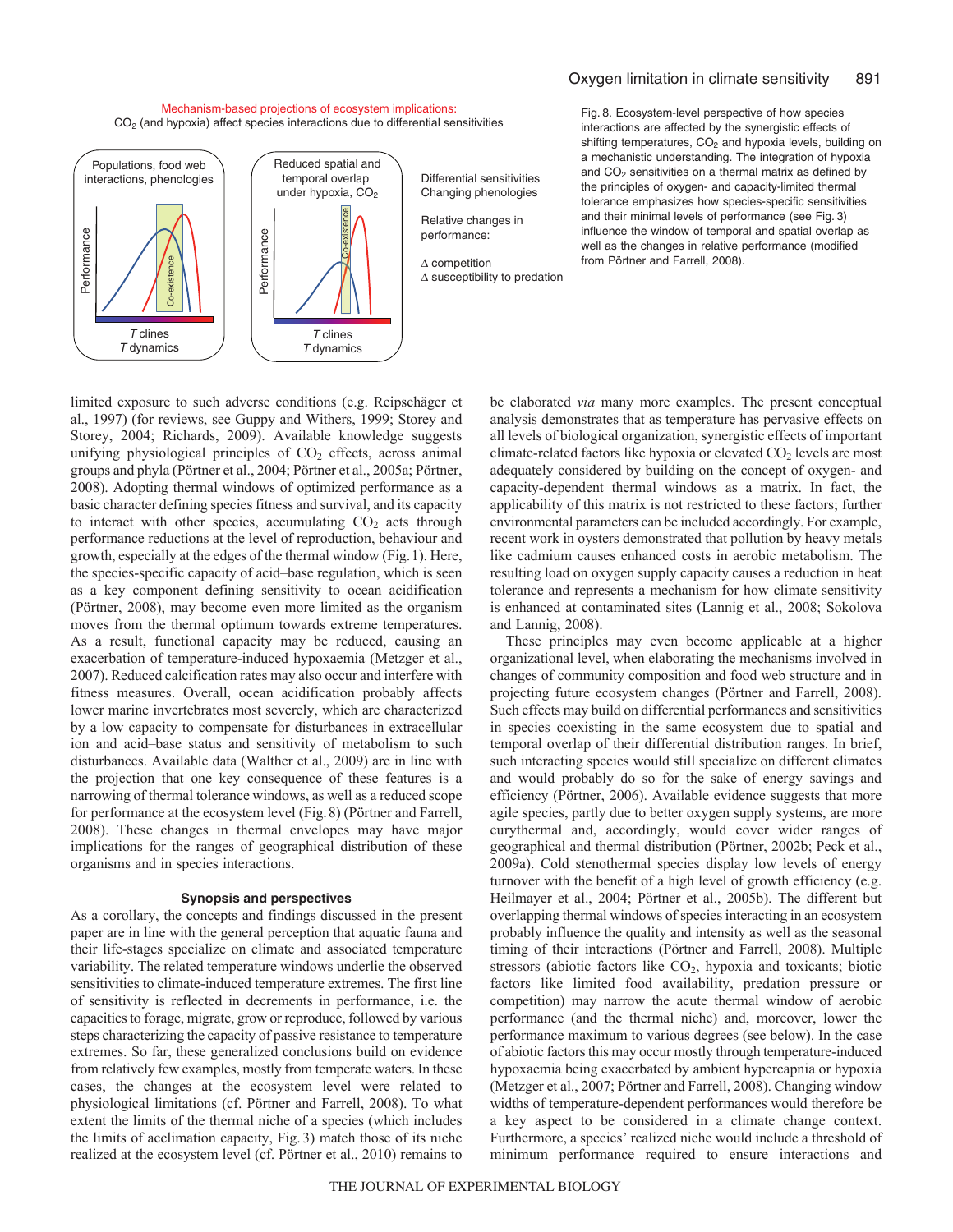competitiveness at the ecosystem level (Pörtner et al., 2010). There are currently no analyses available which have determined such temperature-dependent limits from this point of view or the required levels of minimal performance in the context of a thermal window.

Loss of aerobic scope, overall and for specific performances, may not only be caused by unfavourable abiotic conditions like extreme temperatures, elevated  $CO<sub>2</sub>$  levels or ambient hypoxia. Such a loss may also arise *via* lower food availability as well as unfavourable shifts in energy budget through limited energy availability overall or through excessive energy demands of foraging. Competition might add further costs and exploit a significant fraction of the energy budget, possibly at the expense of growth performance, developmental rate and reproductive output or of the capacity to exert combinations of these 'activities' fuelled by residual aerobic scope. Again, the fact that growth, development and reproduction need to operate above a minimum rate may add to the narrowing of the window to the realized thermal niche. Such energy budget components will thus need to be included in future analyses of the thermal niche and its implications at the ecosystem level.

Along with the concept of oxygen- and capacity-limited thermal tolerance a mechanistic framework emerges which is suitable for guiding the collection and interpretation of data on climate change effects at species and ecosystem levels and to avoid misinterpretation of effects and underlying principles. It also supports the development of more reliable, mechanism-based projections into the future, which is not possible with the mathematical modelling of empirical data alone. This framework may in fact help to parameterize the respective models addressing climate change effects on ecosystems. Mechanism-based projections founded on physiological knowledge and data collected under consideration of environmental scenarios and variability are therefore proposed as reliable tools to predict the change in the performance and fitness of individual species and their life-stages as well as in species interactions.

### **Acknowledgements**

This work is a contribution to the 'European Project On Ocean Acidification' (EPOCA) which received funding from the European Community's Seventh Framework Programme (FP7/2007-2013) under grant agreement no. 211384. It is also a contribution to the project 'Biological Impacts Of Ocean Acidification' (BIOACID) funded by the German minister of research and education (BMBF) and to the AWI research program PACES.

### **References**

- **Anestis, A., Lazou, A., Pörtner, H. O. and Michaelidis, B.** (2007). Behavioural, metabolic and molecular stress indicators in the marine bivalve Mytilus galloprovincialis during long-term acclimation at increasing ambient temperature. Am. J. Physiol. **293**, R911-R921.
- **Anestis, A., Pörtner, H. O., Lazou, A. and Michaelidis, B.** (2008). Metabolic and molecular stress responses of sublittoral bearded horse mussel Modiolus barbatus to warming sea water. Implications for vertical zonation. J. Exp. Biol. **211**, 2889-2898.
- **Angiletta, M.** (2009). Thermal Adaptation. A Theoretical And Empirical Synthesis. 289 pp. Oxford: Oxford University Press.
- **Anthony, K. R. N., Kline, D. I., Diaz-Pulido, G., Dove, S. and Hoegh-Guldberg, O.** (2008). Ocean acidification causes bleaching and productivity loss in coral reef builders. Proc. Natl. Acad. Sci. USA **105**, 17442-17446.
- **Beamish, F. W. H. and Mookherjii, P. S.** (1964). Respiration of fishes with special emphasis on standard oxygen consumption I. Influence of weight and temperature on respiration of goldfish, Carassius auratus L. Can. J. Zool. 42, **161**, 1964.
- **Brewer, P. G.** (2009). A changing ocean seen with clarity. Proc. Natl. Acad. Sci. USA **106**, 12213-12214.
- **Brewer, P. G. and Peltzer, E. T.** (2009). Limits to marine life. Science **324**, 347-348.
- **Brodte, E., Knust, R. and Pörtner, H. O.** (2006a). Temperature dependent energy allocation to growth in Antarctic and boreal eelpout (Zoarcidae), Polar Biol. **30**, 95- 107.
- **Brodte, E., Knust, R., Pörtner, H. O. and Arntz, W. E.** (2006b). Biology of the Antarctic eelpout Pachycara brachycephalum. Deep Sea Res. II Top. Stud. Oceanogr. **53**, 1131-1140.
- **Buchner, T., Abele, D. and Pörtner, H. O.** (2001). Oxyconformity in the intertidal worm Sipunculus nudus: The mitochondrial background and energetic consequences. Comp. Biochem. Physiol. **129B**, 109-120.
- **Caldeira, K. and Wickett, M. E.** (2005). Ocean model predictions of chemistry changes from carbon dioxide emissions to the atmosphere and ocean, J. Geophys. Res. **110**, C09S04, doi:10.1029/2004JC002671.
- Cao, L. and Caldeira, K. (2008). Atmospheric CO<sub>2</sub> stabilization and ocean acidification. Geophys. Res. Lett. **35**, L19609, doi:10.1029/2008GL035072. **Chapelle, G. and Peck, L. S.** (1999). Polar gigantism dictated by oxygen availability.
- Nature **399**, 114-115. **Chown, S. L. and Gaston, K. J.** (2008). Macrophysiology for a changing world. Proc.
- R. Soc. Lond. B **275**, 1469-1478.
- **Cohen, S. P. and Strathmann, R. R.** (1996). Embryos as the edge of tolerance: effects of environment and structure of egg masses on supply of oxygen to embryos. Biol. Bull. **190**, 8-15.
- **Davis, A. J., Lawton, J. H., Shorrocks, B. and Jenkinson, L. S.** (1998). Individualistic species responses invalidate simple physiological models of community dynamics under global environmental change. J. An. Ecol. **67**, 600-612.
- **De'ath, G., Lough, J. M. and Fabricius, K. E.** (2009). Declining coral calcification on the Great Barrier Reef. Sci. **323**, 116-119.
- **Dong, Y. and Somero, G. N.** (2009). Temperature adaptation of cytosolic malate dehydrogenases of limpets (genus Lottia): differences in stability and function due to minor changes in sequence correlate with biogeographic and vertical distributions J. Exp. Biol. **212**, 169-177.
- **Farrell, A. P. and Richards, J. G.** (2009). Defining hypoxia: an integrative synthesis of the responses of fish to hypoxia. Fish Physiol. **27**, 487-503.
- **Farrell, A. P., Hinch, S. G., Cooke, S. J., Patterson, D. A., Crossin, G. T., Lapointe, M. and Mathes, M. T.** (2008). Pacific salmon in hot water: applying aerobic scope models and biotelemetry to predict the success of spawning migrations. Physiol. Biochem. Zool. **81**, 697-708.
- **Fernandez, M., Bock, C. and Pörtner, H. O.** (2000). The cost of being a caring mother. Ecol. Lett. **3**, 487-494.
- **Frederich, M. and Pörtner, H. O.** (2000). Oxygen limitation of thermal tolerance defined by cardiac and ventilatory performance in the spider crab Maja squinado. Am. J. Physiol. **279**, R1531-R1538.
- **Gaston, K. J., Chown S. L., Calosi. P., Bernardo, J, Bilton, D. T., Clarke, A., Clusella-Trullas, S., Ghalambor, C. K., Konarzewski, M., Peck, L. S., et al.** (2009) Macrophysiology: a conceptual re-unification. Am. Nat. **174**, 595-612.
- **Grieshaber, M. K., Hardewig, I., Kreutzer, U. and Pörtner, H. O.** (1994). Physiological and metabolic responses to hypoxia in invertebrates. Rev. Physiol. Biochem. Pharmacol. **125**, 43-147.
- **Guderley, H.** (2004). Metabolic responses to low temperature in fish muscle. Biol. Rev. **79**, 409-427.
- **Guppy, M. and Withers, P.** (1999). Metabolic depression in animals: physiological perspectives and biochemical generalizations. Biol. Rev. **74**, 1-40.
- **Hand, S. C. and Hardewig, I.** (1996). Downregulation of cellular metabolism during environmental stress: mechanisms and implications. Annu. Rev. Physiol. **58**, 539- 563.
- **Hardewig, I., van Dijk, P. L. M., Moyes, C. D. and Pörtner, H. O.** (1999). Temperature-dependent expression of cytochrome c oxidase in fish: a comparison between temperate and Antarctic eelpout. Am. J. Physiol. **277**, R508-R516.
- **Heilmayer, O., Brey, T. and Pörtner, H. O.** (2004). Growth efficiency and temperature in scallops: a comparative analysis of species adapted to different temperatures Funct. Ecol. **18**, 641-647.
- **Helmuth, B., Broitman, B., Yamane, L., Gilman, S. E., Mach, K., Mislan, K. A. S. and Denny, M. W.** (2010). Organismal climatology: analyzing environmental variability at scales relevant to physiological stress. J. Exp. Biol. **213**, 995-1003.
- **Hochachka, P. W.** (1980). Living Without Oxygen: Closed And Open Systems In Hypoxia Tolerance. Cambridge, MA: Harvard University Press.
- **Hochachka, P. W.** (1986). Defense strategies against hypoxia and hypothermia. Science **231**, 234-241.
- **Hochachka, P. W. and Lutz, P. L.** (2001). Mechanism, origin, and evolution of anoxia tolerance in animals. Comp. Biochem. Physiol. **130B**, 435-459.
- **Ishimatsu, A., Hayashi, M. and Kikkawa, T.** (2008). Fishes in high-CO<sub>2</sub>, acidified oceans. Mar. Ecol. Progr. Ser. **373**, 295-302.
- **Jansen, J. M., Hummel, H. and Wendelaar Bonga, S.** (2009). The respiratory capacity of marine mussels (Mytilus galloprovincialis) in relation to the high temperature threshold. Comp. Biochem. Physiol. **153A**, 399-402.
- **Jones, S. J., Mieszkowska, N. and Wethey, D. S.** (2009). Linking thermal tolerances and biogeography: Mytilus edulis (L.) at its southern limit on the east coast of the United States. Biol. Bull. **217**, 73-85.
- **Kassahn, K., Crozier, R. H., Pörtner, H. O. and Caley, M. J.** (2009). Animal performance and stress: responses and tolerance limits at different levels of biological organisation. Biol. Rev. **84**, 277-292.
- **Krogh, A.** (1914). The quantitative relation between temperature and standard metabolism in animals. Int. Z. physik. Chem. Biol. **1**, 491-508.
- **Lannig, G., Bock, C., Sartoris, F. J. and Pörtner, H. O.** (2004). Oxygen limitation of thermal tolerance in cod, Gadus morhua L. studied by non-invasive NMR techniques and on-line venous oxygen monitoring. Am. J. Physiol. **287**, R902-R910.
- **Lannig, G., Storch, D. and Pörtner, H. O.** (2005). Aerobic mitochondrial capacities in Antarctic and temperate eelpout (Zoarcidae) subjected to warm versus cold acclimation. Polar Biol. **28**, 575-584.
- **Lannig, G., Cherkasov, A. S., Pörtner, H. O., Bock, C. and Sokolova, I. M.** (2008). Cadmium-dependent oxygen limitation affects temperature tolerance in eastern oysters (Crassostrea virginica Gmelin). Am. J. Physiol. **294**, 1338-1346.
- **Lucassen, M., Schmidt, A. and Pörtner, H. O.** (2003). Cold induced mitochondrial proliferation in Zoarces viviparus: Changes in enzyme activities and mRNA levels. Am. J. Physiol. **258**, R1410-R1420.
- **Lucassen, M., Koschnick, N., Eckerle, L. G. and Pörtner, H. O.** (2006). Mitochondrial mechanisms of cold adaptation in cod (Gadus morhua) populations from different climatic zones. J. Exp. Biol. **209**, 2462-2471.
- **Macpherson, E.** (2002). Large-scale species-richness gradients in the Atlantic Ocean. Proc. Roy. Soc. Lond. B **269**, 1715-1720.